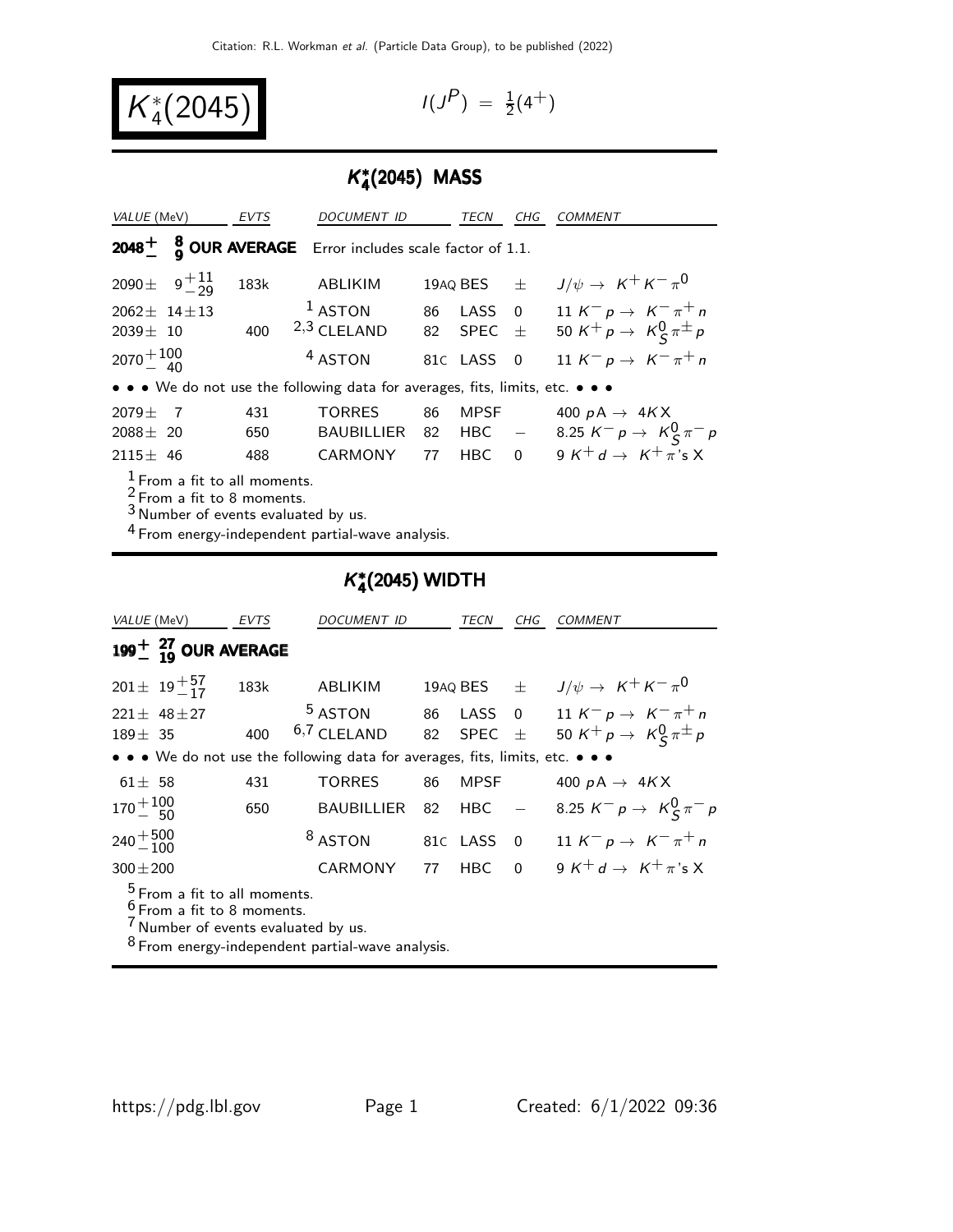# K ∗ 4 (2045) DECAY MODES

|              | Mode                           | Fraction $(\Gamma_i/\Gamma)$ |
|--------------|--------------------------------|------------------------------|
| $\mathbf{1}$ | $K \pi$                        | $(9.9 \pm 1.2)$ %            |
|              | $\Gamma_2$ $K^*(892)\pi\pi$    | $(9 \pm 5) \%$               |
|              | $\Gamma_3$ $K^*(892)\pi\pi\pi$ | $(7 \pm 5) \%$               |
|              | $\Gamma_4$ $\rho K \pi$        | $(5.7 \pm 3.2)$ %            |
| $\Gamma_5$   | $\omega$ K $\pi$               | $(5.0 \pm 3.0)$ %            |
| $\Gamma_6$   | $\phi K \pi$                   | $(2.8 \pm 1.4)$ %            |
|              | $\Gamma_7$ $\phi K^*(892)$     | $(1.4 \pm 0.7)\%$            |

# K ∗ 4 (2045) BRANCHING RATIOS

| $\Gamma(K\pi)/\Gamma_{\rm total}$                    |                                                      |                                                      |         |                   | $\Gamma_1/\Gamma$                                          |
|------------------------------------------------------|------------------------------------------------------|------------------------------------------------------|---------|-------------------|------------------------------------------------------------|
| <b>VALUE</b>                                         | DOCUMENT ID TECN CHG COMMENT                         |                                                      |         |                   |                                                            |
| $0.099 \pm 0.012$                                    | <b>ASTON</b>                                         |                                                      | 88 LASS | $0 \qquad \qquad$ | 11 $K^- p \to K^- \pi^+ n$                                 |
| $\Gamma(K^*(892)\pi\pi)/\Gamma(K\pi)$                |                                                      |                                                      |         |                   | $\Gamma_2/\Gamma_1$                                        |
| VALUE                                                | DOCUMENT ID TECN CHG COMMENT                         |                                                      |         |                   |                                                            |
| $0.89 \pm 0.53$                                      | <b>BAUBILLIER</b>                                    |                                                      |         |                   | 82 HBC $-$ 8.25 $K^- p \to pK^0_S 3\pi$                    |
| $\Gamma(K^*(892)\pi\pi\pi)/\Gamma(K\pi)$             |                                                      |                                                      |         |                   | $\Gamma_3/\Gamma_1$                                        |
| VALUE                                                | DOCUMENT ID TECN CHG COMMENT                         |                                                      |         |                   |                                                            |
| $0.75 \pm 0.49$                                      | BAUBILLIER                                           |                                                      |         |                   | 82 HBC $-$ 8.25 $K^- p \to pK^0_S 3\pi$                    |
| $\Gamma(\rho K \pi)/\Gamma(K \pi)$                   |                                                      |                                                      |         |                   | $\Gamma_4/\Gamma_1$                                        |
| <i>VALUE</i><br>$\overline{\phantom{a}}$             | DOCUMENT ID TECN CHG COMMENT                         |                                                      |         |                   |                                                            |
| $0.58 \pm 0.32$                                      |                                                      |                                                      |         |                   | BAUBILLIER 82 HBC $-$ 8.25 $K^- p \rightarrow pK^0_S 3\pi$ |
| $\Gamma(\omega K\pi)/\Gamma(K\pi)$                   |                                                      |                                                      |         |                   | $\Gamma_5/\Gamma_1$                                        |
| <b>VALUE</b>                                         | DOCUMENT ID TECN                                     |                                                      |         |                   | CHG COMMENT                                                |
| $0.50 \pm 0.30$                                      | <b>BAUBILLIER</b>                                    |                                                      |         |                   | 82 HBC $-$ 8.25 $K^- p \to pK^0_S 3\pi$                    |
| $\Gamma(\phi K \pi)/\Gamma_{\rm total}$              |                                                      |                                                      |         |                   | $\Gamma_6/\Gamma$                                          |
| <u>VALUE</u>                                         | DOCUMENT ID TECN COMMENT                             |                                                      |         |                   |                                                            |
| $0.028 \pm 0.014$                                    | <sup>9</sup> TORRES 86 MPSF 400 $pA \rightarrow 4KX$ |                                                      |         |                   |                                                            |
| $\Gamma(\phi K^*(892)) / \Gamma_{\text{total}}$      |                                                      |                                                      |         |                   | $\mathsf{\Gamma}_7/\mathsf{\Gamma}$                        |
| VALUE                                                | DOCUMENT ID TECN COMMENT                             |                                                      |         |                   |                                                            |
| $0.014 \pm 0.007$                                    |                                                      | <sup>9</sup> TORRES 86 MPSF 400 $pA \rightarrow 4KX$ |         |                   |                                                            |
| <sup>9</sup> Error determination is model dependent. |                                                      |                                                      |         |                   |                                                            |

# K ∗ 4 (2045) REFERENCES

| ABLIKIM       |     | 19AQ PR D100 032004 | M. Ablikim et al.       | (BESIII Collab.)           |
|---------------|-----|---------------------|-------------------------|----------------------------|
| ASTON         | 88. | NP B296 493         | D. Aston et al.         | (SLAC, NAGO, CINC, INUS)   |
| ASTON         | 86. | PL B180 308         | D. Aston et al.         | (SLAC, NAGO, CINC, INUS)   |
| <b>TORRES</b> |     | 86 PR D34 707       | S. Torres <i>et al.</i> | (VPI, ARIZ, FNAL, $FSU+$ ) |

https://pdg.lbl.gov Page 2 Created: 6/1/2022 09:36